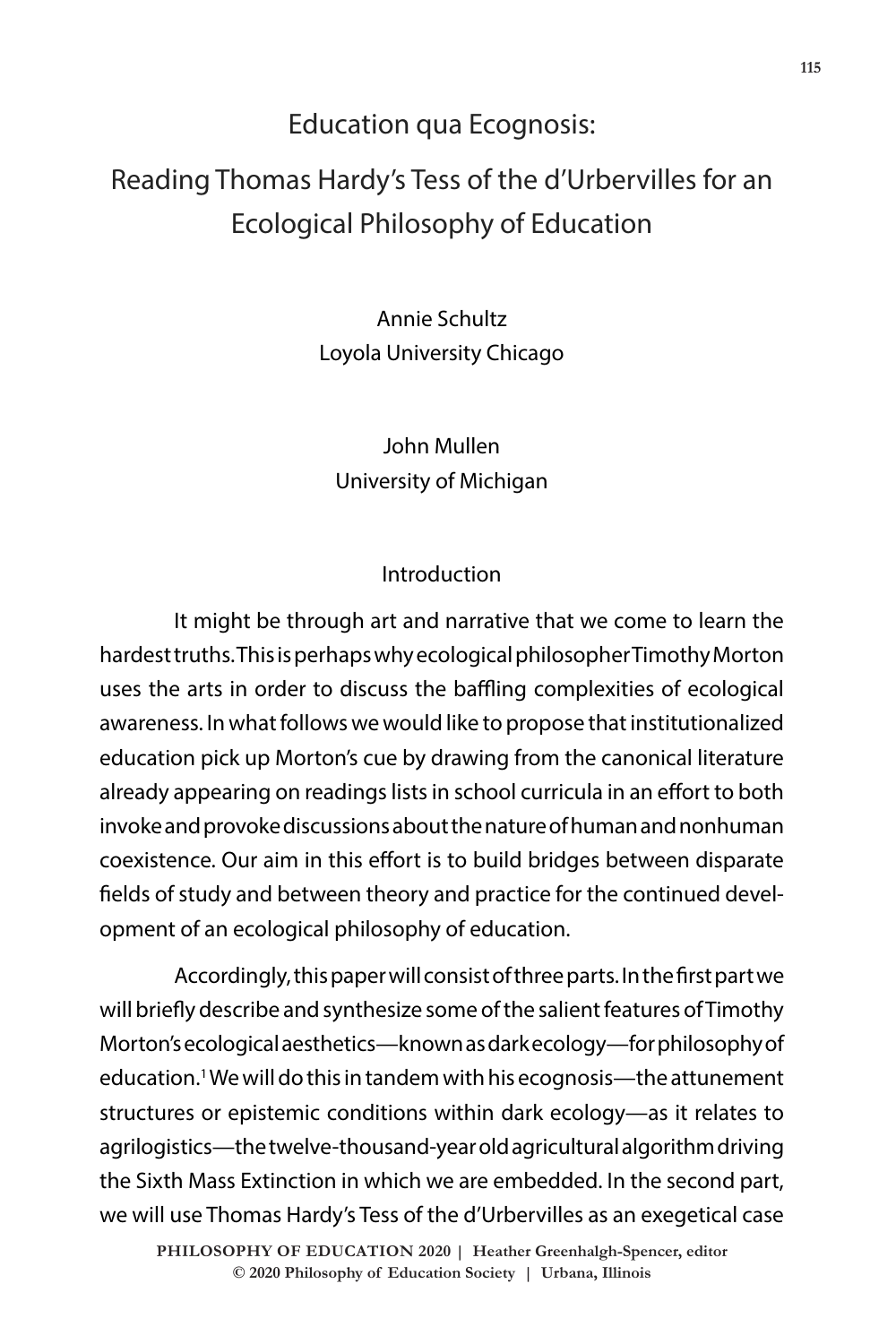study for illuminating the early manifestations of agrilogistics. In the third and final part of this paper, we will attempt to speculate the conditions of an ecological philosophy of education in the mode of interdisciplinary bridge-building not as a matter of curricular content per se but of form. Here we are following Maxine Greene in allowing literature to aesthetically shape our educational imaginaries with a sense of novelty.2 The overriding impulse behind this work is a reckoning with the severity of our ecological situation, and Hardy's text, we argue, might provide strategies for imaginatively engaging some of Morton's critical concepts in an effort to "creat[e] frameworks for coping with a catastrophe that, from the evidence of the hysterical announcements of its imminent arrival, has already occurred."3

#### Dark Ecology, Agrilogistics and Ecognosis

In his book Dark Ecology: For a Logic of Future Coexistence, Timothy Morton presents his approach to ecological aesthetics under the neologism dark ecology, where ecology stands as a metaphor for coexistence and dark signifies the noir-like realization that we are "the detective and the criminal" that have become "a geophysical force on a planetary scale"4 driving global warming and its correlate mass extinction. Dark ecology is situated in contrast to the positivities and optimistic interpretations that have historically defined the sensibilities of being ecological. It opens up a space for negativity, irony, ambiguity, fragmentation and horror to name but only a few aspects characterizing the implications of our coexisting or lack thereof.<sup>5</sup> "Dark ecology," in Morton's conceptualization of the term, "undermines the naturalness of the stories about how we are involved in nature. It preserves the dark, depressive quality of life in the shadow of ecological catastrophe. Instead of whistling in the dark, insisting that we're part of Gaia," or interconnected in a harmonious "Zip-a-Dee-Doo-Dah" kind of way,<sup>6</sup> "why not stay with the darkness"<sup>7</sup> with which we as a species have brought about? For it is in not staying with the darkness that we might be missing the significance of what it means to live more ecologically, which is to mean, co-existentially.

Operative within Morton's dark ecology is a "twelve-thousand-year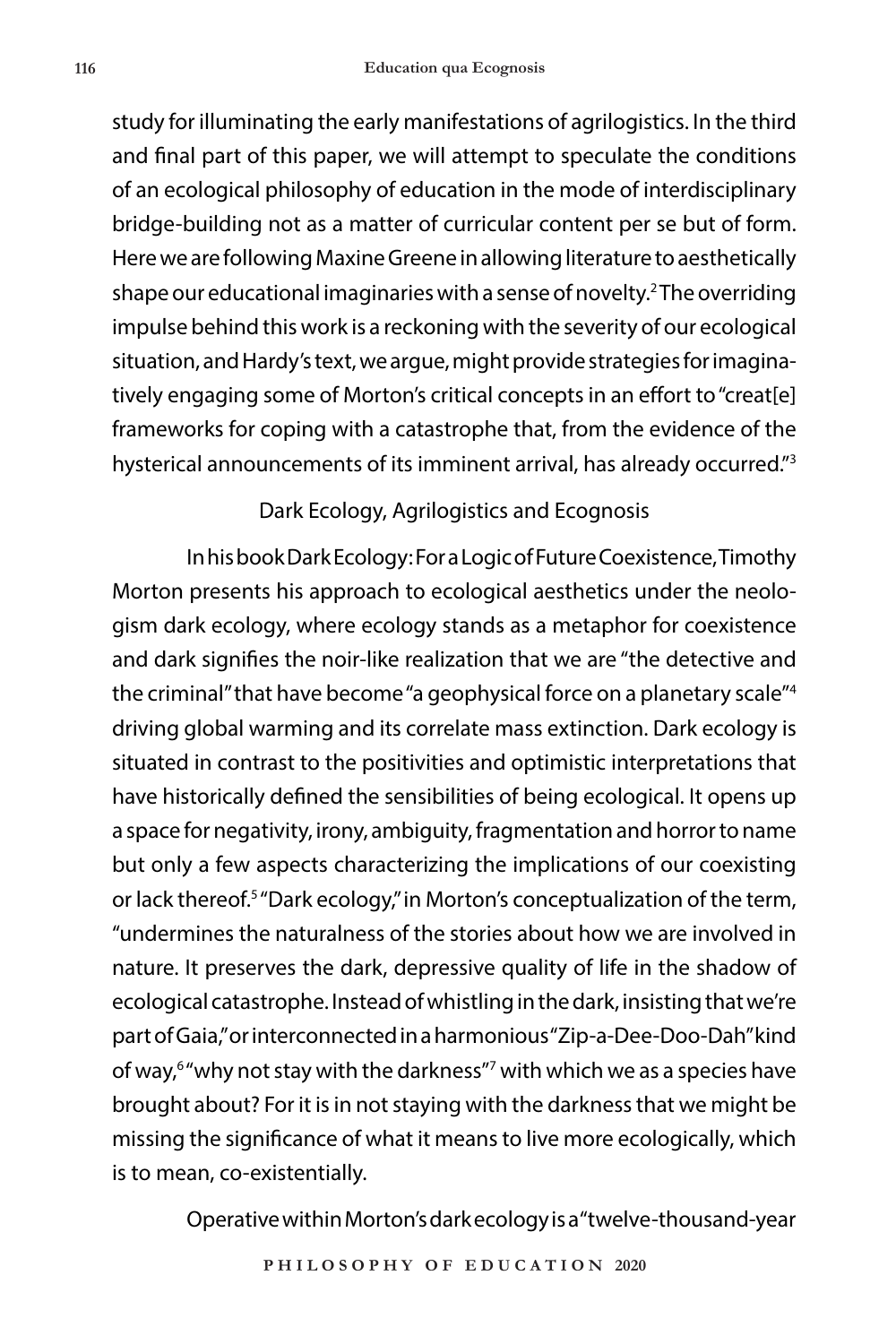machination," an agricultural program beginning in the Fertile Crescent that Morton names agrilogistics, which operates like a viral code that reproduces itself in both the dominant history of land management production and as a program scripted within logic itself. Agrilogistics is the driver responsible for global warming and mass extinction, which, according to Morton, has become the "slowest and perhaps most effective weapon of mass destruction yet devised."<sup>8</sup> If dark ecology is the name for our predicament, agrilogistics names the history and operative logic in how we have arrived.

And yet grounded within this ecological aesthetics and against the backdrop of agrilogistics is another neologism that concerns us most directly as an educational attitude to cultivate in an ecological philosophy of education. Morton names it ecognosis: a form of ecological awareness or attunement that "involves realizing that nonhumans are installed at profound levels of the human—not just biologically and socially but in the very structure of thought and logic. Coexisting with these nonhumans is," for Morton, "ecological thought, art, ethics, and politics."9 It is towards the continued development of this sensibility that we are most concerned in this paper.

In the next section, we will use these concepts as an exegetical exercise in translating themes throughout Hardy's canonical text. After this, we will draw out some of the implications of this work for classroom practice. In both efforts we are following Roger J. H. King's argument of "articulat[ing] the meaning of moral concepts"—in this case dark ecology, ecognosis and agrilogistics—"by embedding them in wider narrative structures and imaginatively embodying them in images of possible life practices," which Hardy's text opens up for us.10

### Hardy's Tess of the d'Urbervilles

One of the central points in Morton's Dark Ecology is that the "Anthropocene is the first fully antianthropocentric concept,"11 as the term itself is an acknowledgment that "humans created the Anthropocene."<sup>12</sup>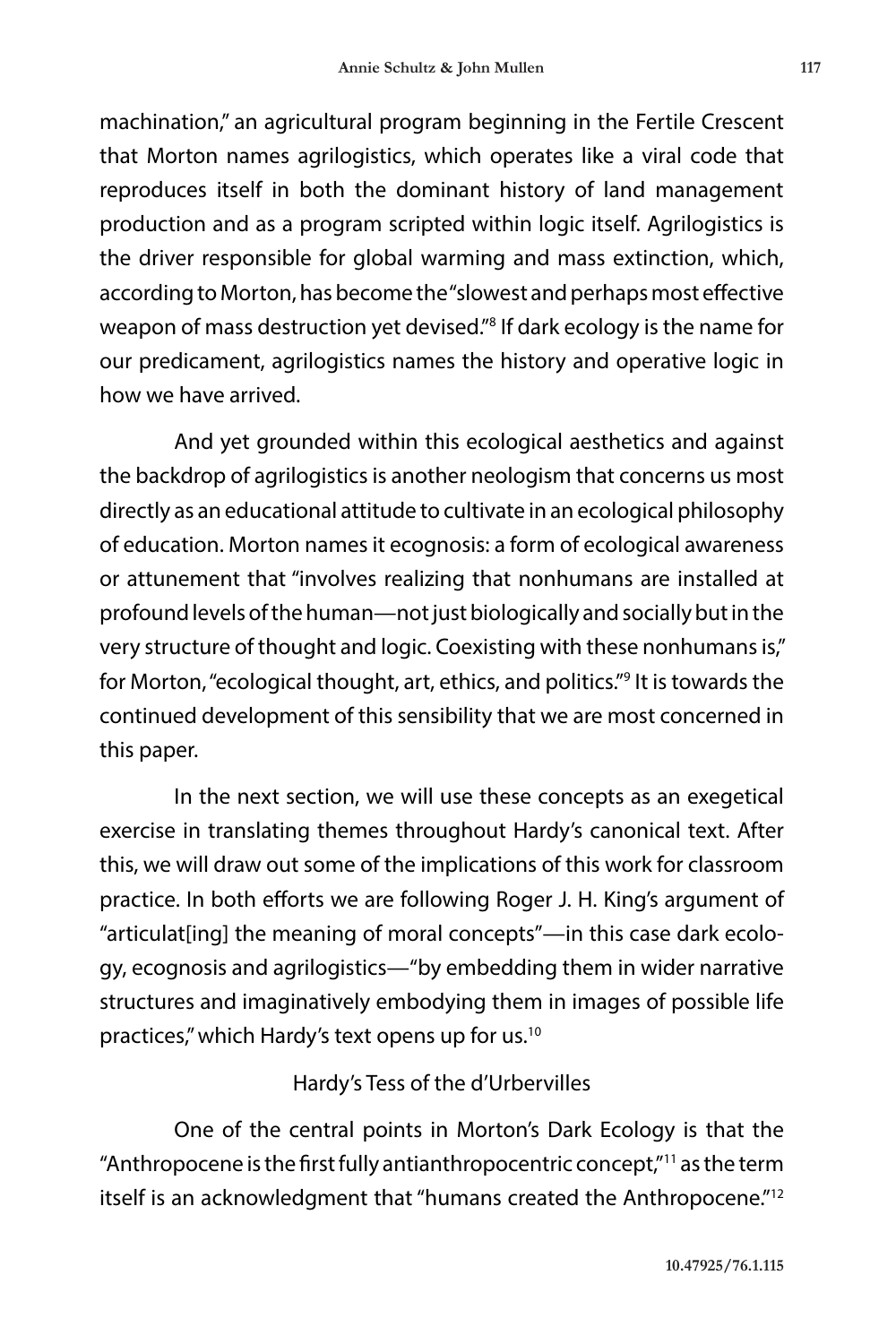Morton turns to Thomas Hardy's Tess of the d'Urbervilles to illustrate the early manifestations of the human "modes of agriculture . . . that now cover most of Earth and are responsible for an alarming amount of global warming emissions all by themselves, let alone the carbon-emitting industry that agricultural mode necessitated."13 This truth is not a widely accepted one in mainstream media and political discourse. The current American president and many of his supporters deny the effect of human activity on climate change and are not receptive to climate science, let alone theories about how we might move toward ecognosis. The rhetoric of the political Left is that climate change deniers suppress the part of their consciousness that knows and understands the toll of human industry on the planet, humans, and nonhumans because consciousness of this truth interferes with their motivations for capitalist gain. As Morton puts it, "no one likes having their unconscious pointed out, and ecological awareness is all about having it pointed out."<sup>14</sup> If adult citizens struggle with the cognitive processes of adopting ecognosis, how are we then to expect students to grapple with this concept?

We can use Thomas Hardy in the classroom the same way Morton uses him in Dark Ecology; that is, as a way of understanding the machine of agriculture as a symbol for human domination of the nonhuman world, yet one that is inextricably tied to our existence and evolution as a species. In addition to the nuances of Victorian morality that can be teased out and discussed through feminist, political, and religious lenses, Hardy's "unique ecological vision" provides an opening for a reading of his work that furthers ecognosis and makes both palatable and urgent an ecological philosophy of education even in its figurative abstractions.<sup>15</sup> Morton points out that "hiding in plain sight in the prose of Thomas Hardy . . . you see something even bigger than the Anthropocene looming in the background."16 "What on Earth is this structure that looms even larger than the age of steam and oil?" Morton asks. His answer:

Hardy provides a widescreen way of seeing agricultural production, sufficient for seeing not only the immiseration of women in particular and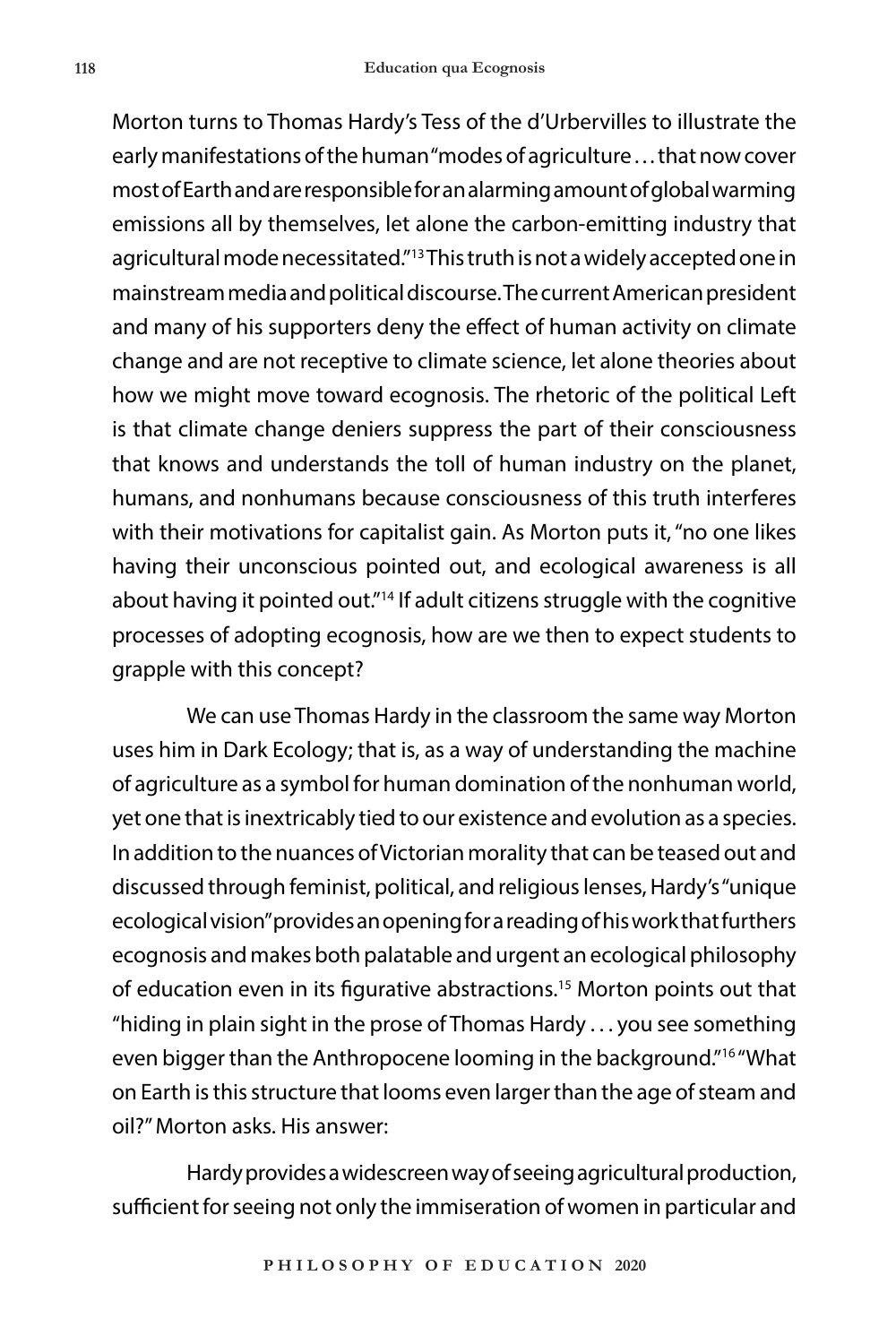the working class in general at a specific time and place but also the gigantic machinery of agriculture: not just specific machines, but the machine that is agriculture as such, a machine that predates Industrial Age machinery.<sup>17</sup>

Indeed, the backdrop of Tess of the d'Urbervilles is the agrarian English countryside which, before the turn of the twentieth century, saw mostly farmers (some prosperous, most struggling) and the women who were or hoped to be their wives. So, the Anthropocene is literally looming in Hardy's work as he sets his story at a time when the Western world was on the edge of modernity and the Industrial Age. Further, Hardy's novel parallels the rise of the agricultural machine to the pervasive misogyny of Victorian rurality in order to personify the rising Anthropocene. Here Morton's agrilogistics can be glimpsed figuratively in the novel's characters and the dynamic between them; namely, Tess Durbyfield and Angel Clare. The relationship between Angel and Tess anthropomorphizes the colonizing rhetoric of profit-driven land ownership and cultivation and, moreover, masculinizes this rhetoric. More than a poster for the economically and socially vulnerable rural woman, Tess might also embody the uncultivated nonhuman world—vulnerable to, yet dependent on, the agricultural machine.

Tess, the daughter of a poor drunkard farmer, learns that she and her family are descendants of the ancient and well-to-do d'Urbervilles. When Tess's mother and father hear that the other last remainders of the line reside in nearby Tantridge, they send Tess to claim kinship in hopes that their connection to this wealthy family will ease their economic hardship. In doing so, Tess encounters Alec d'Urberville, the character often read as the villain. d'Urberville viciously preys upon Tess, eventually raping and impregnating her. After returning home defamed and defeated, Tess gives birth and buries the child in a short amount of time. After some years pass, Tess ventures out again and procures a position as a milkmaid at Talbothays Dairy under the employment of the charming farmer Crick and his wife and in the company of a chorus of other young women from rural families. This is the middle phase of the novel and arguably its most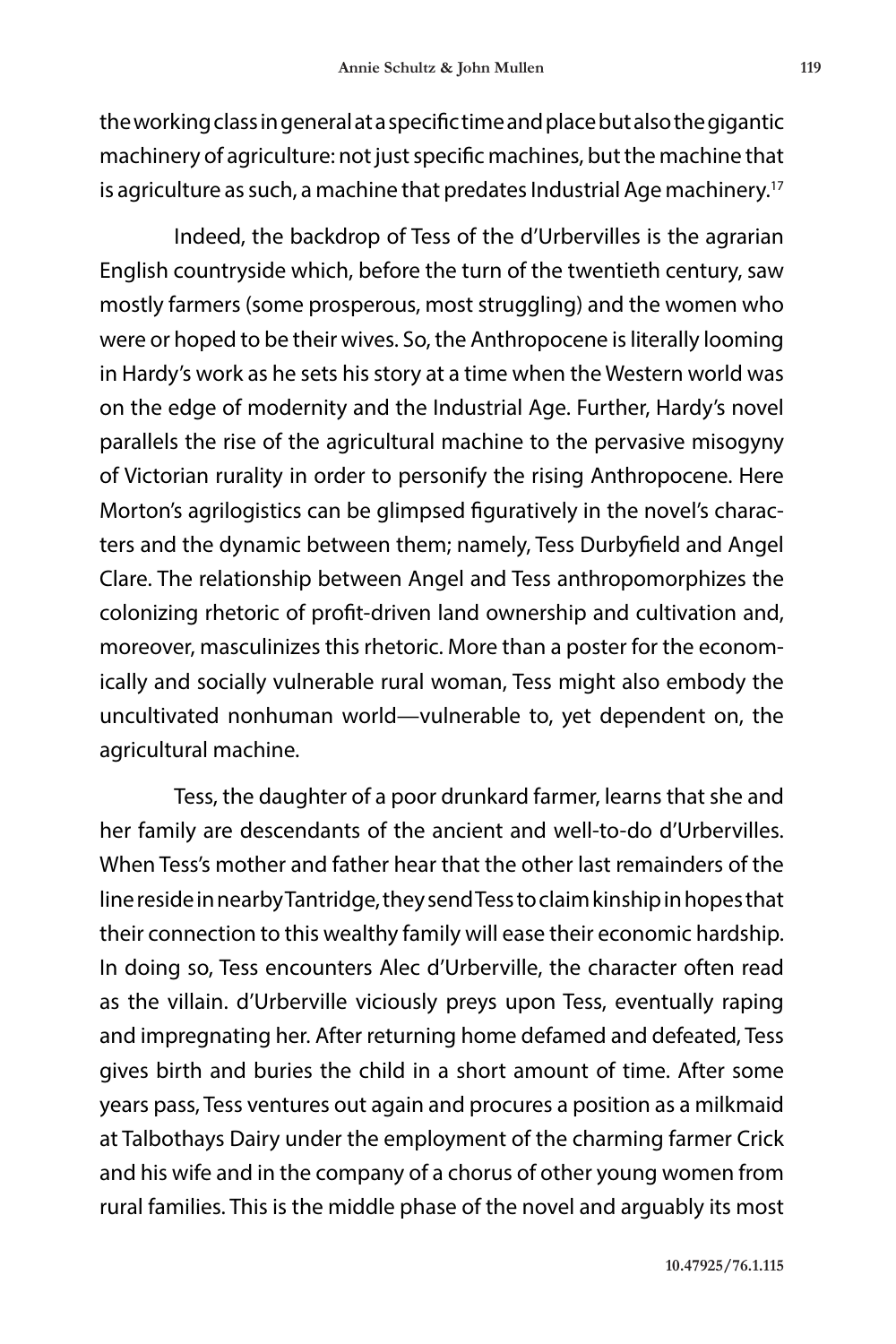important, for it is "the Talbothays episode . . . [in which] Hardy emphasizes both humanity's rootedness in its natural environment and the degree to which it is intermingled with—indeed ultimately identical to—the nonhuman realm"18 and the one in which Tess meets and falls in love with Angel Clare. Taken with Tess and confident she would make an excellent wife for a dairy farmer, Clare proposes marriage to a trepidatious Tess. She worries that her blemished past will make her an unworthy bride for Clare. After finally accepting Clare's proposal and marrying him, Tess confesses the events of her past. Clare then denounces the marriage, and in the fashion of Victorian misogyny, deems the matter unforgivable.

We zero in on Morton's reference to Hardy in order to ask the following questions: What is Hardy's project beyond crafting a bleak caricature of the atrocity of Victorian misogyny set against the topographically lush and beautiful Wessex countryside? What questions might Hardy pose about the intermingling of our fates with the nonhuman world, the edge of modernity and the industrial age; and what might he have been looking ahead to? And, most importantly for our purposes here, how can Tess be read in an educational setting with an eye toward ecognosis? While there is no shortage of plant and animal imagery in Tess, the most fertile aspect of the novel for an ecological philosophy of education we argue lies in the characters and their relationship to one another. While Alec d'Urberville, "Tess's rapist—a man who ravages the Wessex countryside in search of fresh, naïve prey, and who wields his influence to indulge his obsession with Tess,"19 seems the more obvious colonizer of the human and nonhuman world in the novel, we argue that in fact Angel Clare might be read as the figurative manifestation of the rising Anthropocene and arbiter of Morton's agrilogistics. Clare, the son of a learned clergyman, decides not to follow in the spiritual and scholarly footsteps of his father and instead decides to learn "how to be a rich and prosperous dairyman, landowner, agriculturist, and breeder of cattle."<sup>20</sup> While this seems a humble and good-natured pursuit on its face, Hardy is sure to allude to the subtly colonialist motivations driving Clare: "He would become an American or Australian Abraham,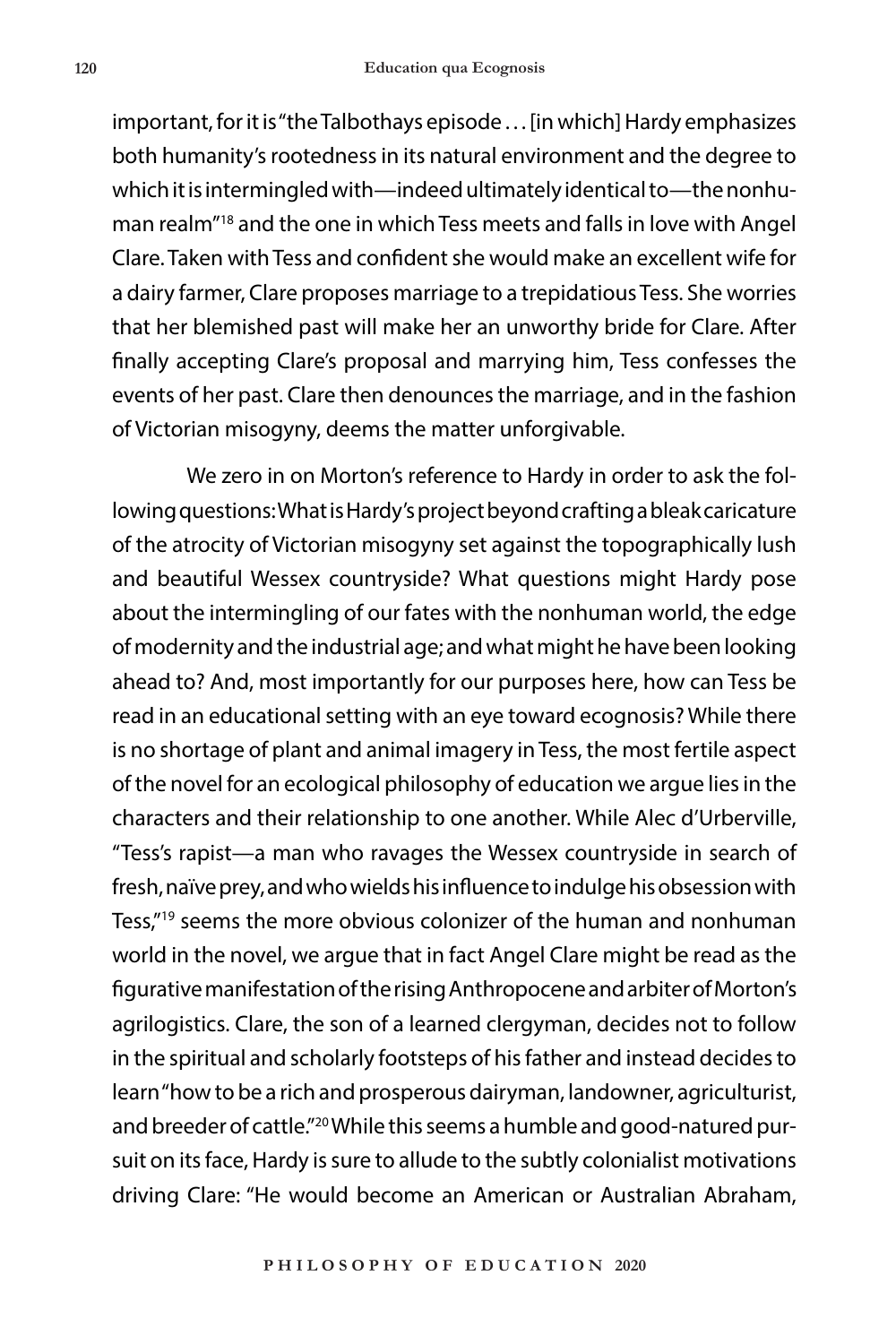commanding like a monarch his flocks and his herds, his spotted and his ring-straked, his men-servants and his maids."21 The contrast between Clare's origins and current pursuits at Talbothays is played upon and complicated by Hardy as Tess wonders to herself why "a decidedly bookish, musical, thinking young man should have chosen deliberately to be a farmer, and not a clergyman, like his father and brothers."<sup>22</sup>

Ecological education can be had through a reading of Angel Clare not as the virtuous man that he seems (denouncing his gentile life to be a humble farmer), but through a more nuanced reading of his character as a colonizer whose goal is to colonize the land, the cows, and Tess, thereby performing Morton's agrilogistics. Angel Clare turns to agricultural pursuits instead of spiritual work in a sense because it allows him to confine and make sense of his ontology as a quantifiable set of tasks and experiences in a way that the spirituality of his minister father and scholarship of his brothers cannot.<sup>23</sup> Morton points out that "agrilogistics promises to eliminate fear, anxiety, and contradiction—social, physical, and ontological by establishing thin rigid boundaries between human and nonhuman worlds by reducing existence to sheer quantity."<sup>24</sup> Clare wants to quantify Tess in a similar way as an asset to his future dairy farm and cannot take the immeasurable experience of her past that has, in his mind, tainted her potential for the cultivation he imagines for her "mental harvest."<sup>25</sup> In fact, Clare regards Tess in a similar fashion to the animals he hopes to one day preside over in his own farm: while watching Tess, Clare observes her having the "constraint of a domestic animal that perceived itself to be watched. 'What a fresh virginal daughter of Nature that milkmaid is!"<sup>26</sup> he exclaims. Tess exists for Clare as a mere addition to the cattle he wishes to farm and manipulate to his own ends. Moreover, Clare is the only human member of Talbothays not at one point or another equated with the natural world and nonhuman others. Hardy "presents a world in which human, animal, and plant realms are thoroughly intermeshed"<sup>27</sup>: the "sustained snores" of the men sleeping in the cart-house at night are likened to "the grunt and squeal of sweltering pigs" and their sleeping bodies to "large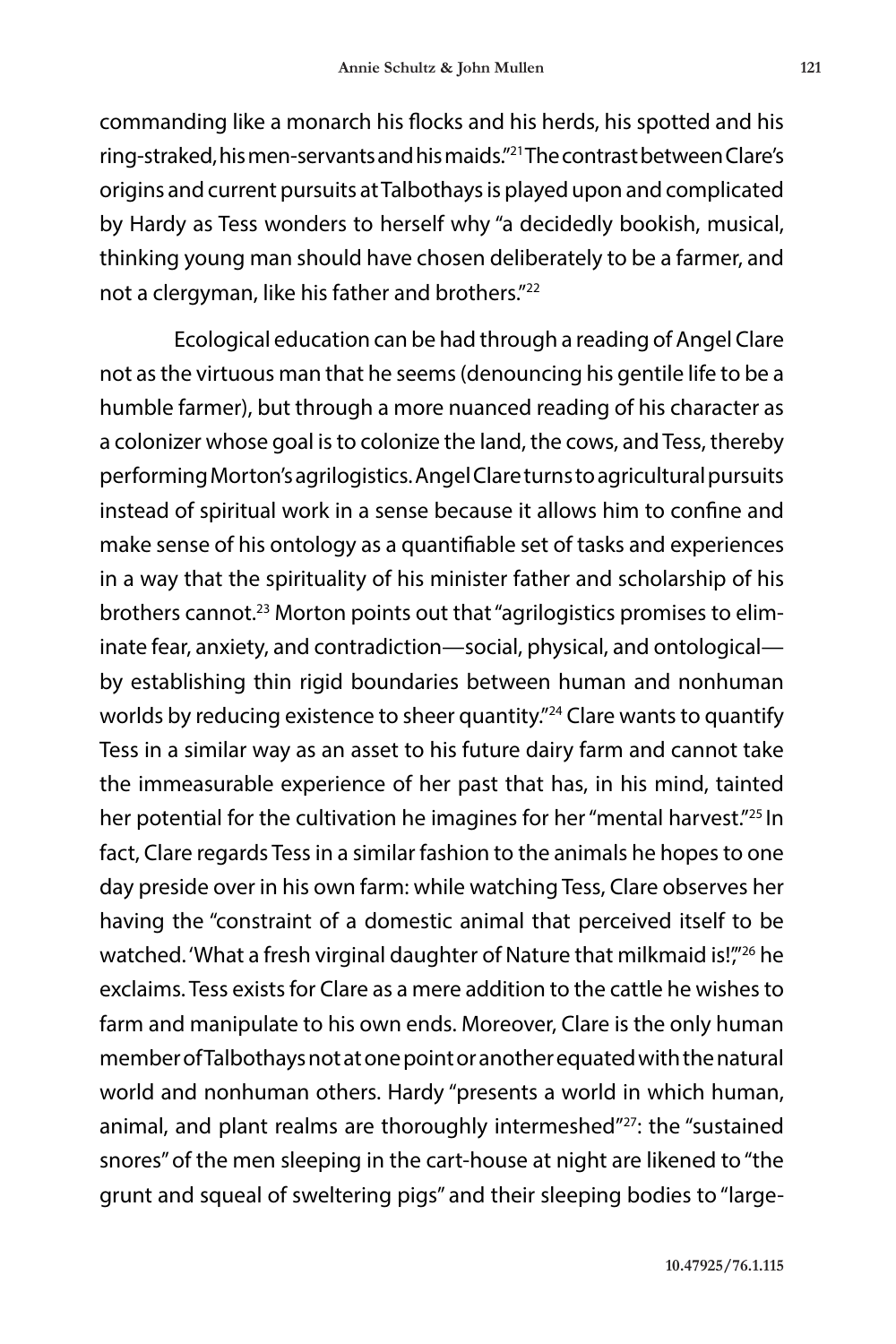leaved rhubarb and cabbage plants . . . broad limp surfaces hanging in the sun like half-closed umbrellas"28; the milkmaids, "so charming in their light summer attire, clinging to the roadside bank like pigeons on a roofslope"29; and Tess herself, "the ardour of [Clare's] affection being so palpable that she seemed to flinch under it like a plant in too burning a sun."30 The farmers, dairymaids, and Tess blend seamlessly into the natural world and atmospheric cyclicality. Yet Angel Clare stands alone and distinct from the nonhuman activity swelling and swirling around him, emblematic of the human man who denies his interrelatedness with the nonhuman world around him. Take, as another example, this passage in which Tess is yet again the subject of Angel Clare's gaze:

The outskirts of the garden in which Tess found herself had been left uncultivated for some years, and was now damp and rank with juicy grass which sent up mists of pollen at a touch; and with tall blooming weeds emitting offensive smells—weeds whose red and yellow and purple hues formed a polychrome as dazzling as that of cultivated flowers. She went stealthily as a cat through this profusion of growth, gathering cuckoo spittle on her skirts, cracking snails that were underfoot, staining her hands with thistle-milk and slug-slime, and rubbing off upon her arms sticky blights which, though snow-white on the apple-tree trunks, made madder stains of her skin; thus she drew quite near to Clare, still unobserved of him.<sup>31</sup>

Tess moves through the garden in a way in which the boundaries of her person are indiscernible amidst the lines of plant and animal life she is surrounded by. As she moves cat-like through the untamed overgrowth, her skirt takes on "cuckoo spittle" and her hands "thistle-milk and slug-slime;" the skin of her white arms seem one with the "sticky blight" such that she is in perfect camouflage with the unruly scene. Tess, in Clare's eyes, is the human yet nonhuman he wishes to plow and make profit of. Only later does he find out that Tess has already been the subject of someone else's conquest: Alec d'Urberville, in raping and impregnating Tess, thrust her into the realm of societal and cultural webs that Clare so wishes to be rid of. Tess's rape, her pregnancy, and her infant's death challenge the rigid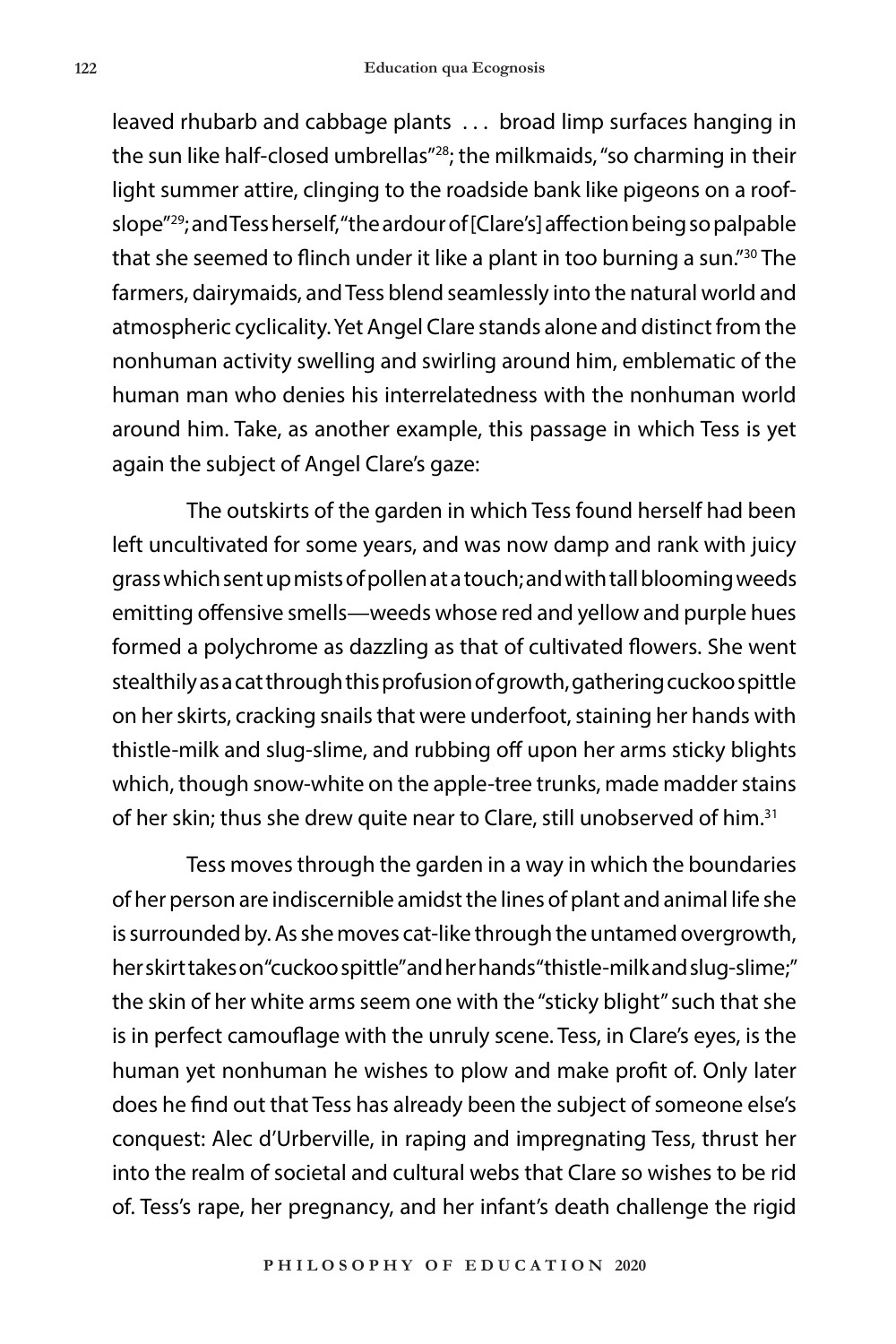ontological boundaries Morton explains agrilogistics seek to solidify. Tess is at once human, nonhuman, societal, animal, virgin, and not. Like the wild and impenetrable overgrowth Tess moves through, the once seemingly conquerable nonhuman world seems to Clare out of his reach.

Hardy illustrates the nonhuman world as looming large over his characters and places it at odds with their agential ambitions. Tess seems no more in control of how the events of her life have unfolded and will unfold than Angel Clare is over the land and cows he hopes to wield. Hardy sets his story on the brink of modernity, at the cusp of the Industrial Age, but his characters are already both participants in and victims of the Anthropocene; in Morton's terms, they are both the detectives and the criminals. As Angel and Tess travel from Talbothays following their wedding, they come upon a "feeble light, which came from the smoky lamp of a little railway station; a poor enough terrestrial star, yet in one sense more important to Talbothays dairy and mankind than the celestial ones to which it stood in such humiliating contrast."32 The newlywed couple who have just departed the dairy farm of their former occupations watch as "the cans of new milk . . . [were] rapidly . . . swung into the truck," and, as the train departs the station, "a fitful white streak of steam at intervals upon the dark green background denoted intermittent moments of contact between their secluded world and modern life."<sup>33</sup> Hardy's illustration of the looming industrialized modernity is noir-like in that the feeble light at the railway station is neither emblematic of progress, nor foreshadowing imminent doom; it is both accepting and foreboding. This passage is foreboding both because of the looming Anthropocene and because of the looming disintegration of their marriage. When Tess tells Clare of the events of her past, he is unable to reconcile them with the woman he has fallen in love with: the "fresh virginal daughter of Nature."<sup>34</sup> Indeed, Morton points out that "capitalist economics is also an anthropocentric practice that has no easy way to factor in the very things that ecological thought and politics require: nonhuman beings and unfamiliar timescales."35 Similarly, Tess's timescale—her past experiences as they have impacted Clare's ontology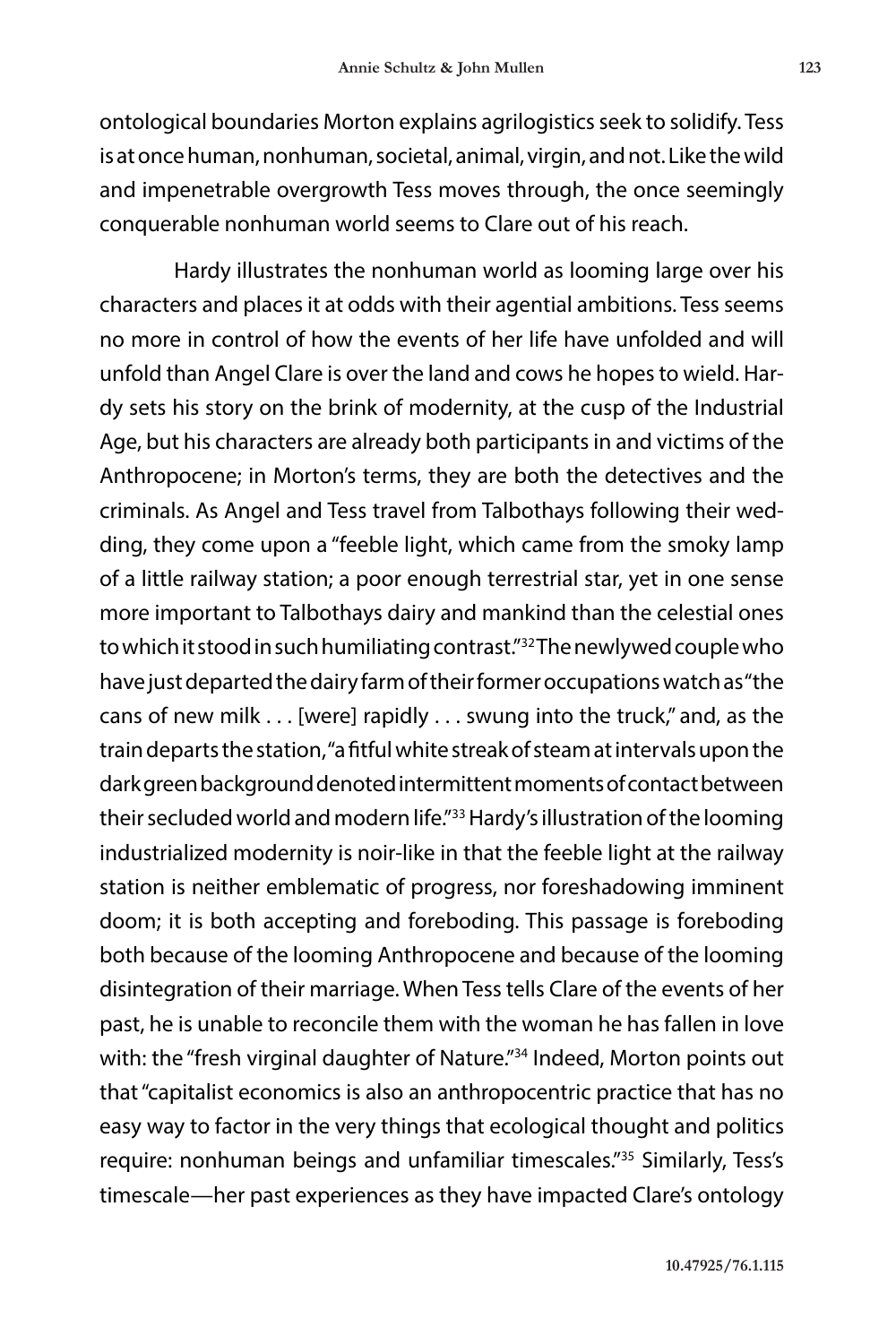of her—is unfamiliar and thereby objectionable to him. The timescale of the nonhuman world is similarly unfamiliar and thereby objectionable to us; Morton, with Hardy as his unlikely ally, implores us to stay with the darkness and embrace the unfamiliar.

## Building Bridges: Morton, Hardy and an Ecological Philosophy of Education

As a response to their alarming indictment of a theoretical and practical gap between philosophy of education and our ecological catastrophes and their call for an "ecologizing of philosophy of education,"<sup>36</sup> we have here proposed Morton's dark ecology, ecognosis and agrilogistics as conceptual frameworks to further this discussion. In an effort to make these terms more palatable, we used Hardy's Tess of the d'Urbervilles as a poignant example of how literature can be translated through this optic and used in the classroom. In this third and final part of the paper, we would like to flesh out some practical implications of Morton's analysis and our analysis of Hardy à la Morton for the classroom. Our aim is to provide a series of bridges both theoretical and practical for an ecological philosophy of education.

In her book The Public School and the Private Vision, Maxine Greene shows how literature—especially the classics—can provide important imaginaries in education for students to grapple with the world: "It is, rather, that writers [are] likely to bring to the surface values, ambiguities, and unanswered questions relevant to schools but either ignored or unspoken by reformers preoccupied with literacy and social change."37 Using literature to guide our educational reforms toward an ecological philosophy of education might require something more compelling than didactic curricular reform, as Morton's ecognosis happens at a post-conventional level of consciousness. We ought to look to the novelist, because "unlike the reformer or the orator, he is given to perceiving conflict dramatically. It is his object to integrate his materials imaginatively, to achieve aesthetic resolutions rather than social change or effective persuasion; and he attempts to do this by exploring, probing, molding the particular forms."<sup>38</sup>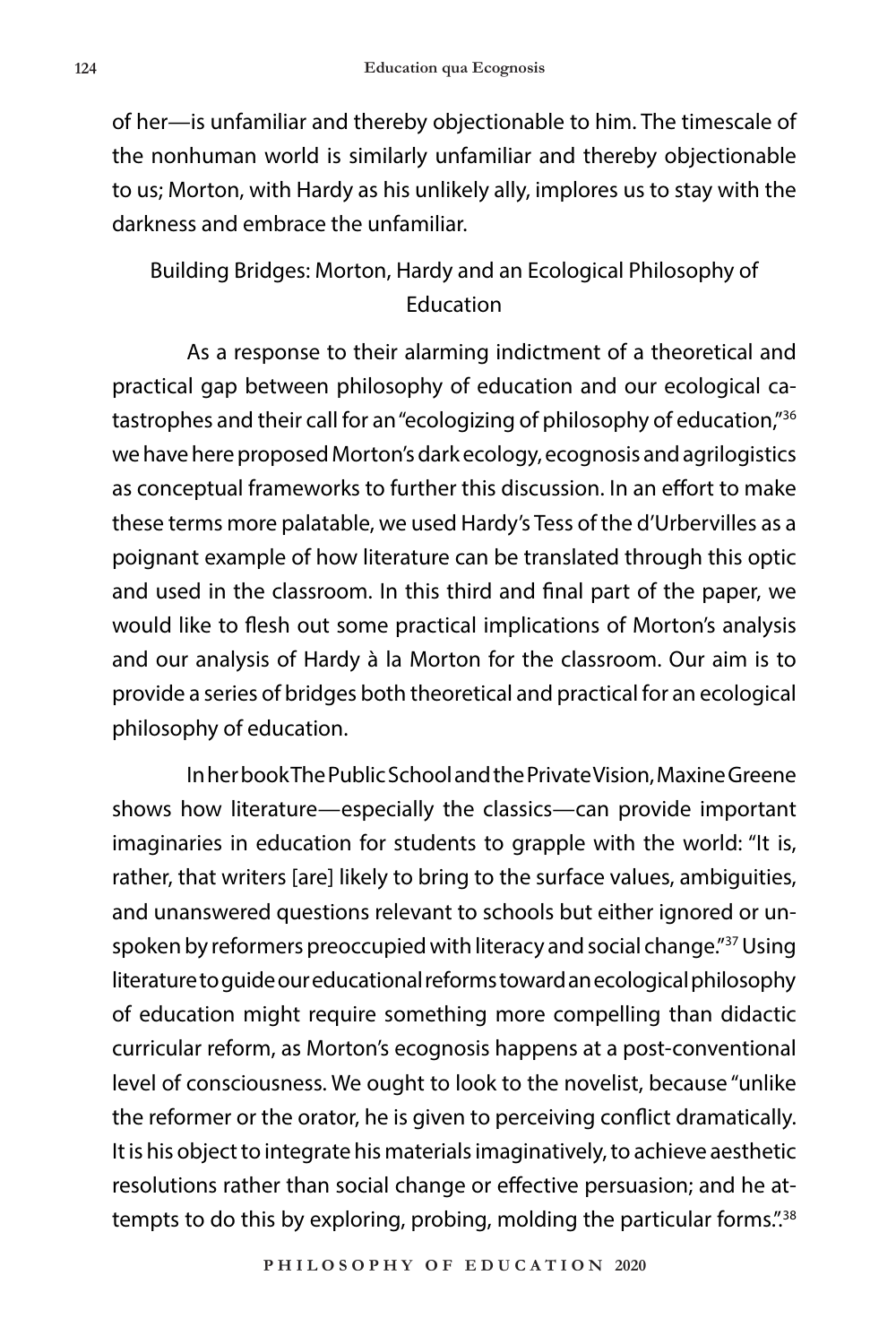Just as Morton offers an ecological aesthetic in which to frame our understanding of both our victimhood and agency in the Anthropocene, the novel offers an idealized form of something that is both happening and has already happened. Though Tess's story is situated in a particular time, right at the cusp of industrialized modernity, her and Clare's interactions with the world around them are atemporal and illustrative of the darkness looming on the horizon—not just that it was looming but that it is looming.

A novel like Hardy's allows us to glimpse what we might call the beginning of the Anthropocene, except, in Morton's illustration, ecognosis—our understanding of ourselves as both participants in and victims of the Anthropocene in a noir-like logic—never begins or reaches an ending point: "ecognosis is like a knowing that knows itself. Knowing in a loop."39 What we ought to do, then, is to use the novel to illustrate that nonhuman and human interaction is always present, pressing, and relevant, as it is for the farmers and milkmaids at Talbothays. In looking to characters like Angel Clare and Tess Durbyfield as metaphors for ecological interaction, interference, and change, students can begin to see a complete picture of something rather than glimpsing bewilderingly into the void of real life and its unintelligible ambiguities.

Greene succinctly summarizes the approach we are after in her argument for the use of literature in philosophy of education:

We may be like observers in the chamber of a camera obscura, watching the lens at one end cast an image on the screen at the other. Like such observers, we may find that, because the tent is dark, the images of the world outside—or above—are so distinct as to show forth forms and interrelationships indistinguishable in the daylight beyond the tent. This does not mean that the projected images are more 'real' than what is out there in the sun. It simply means that we can see in new ways in the darkness—and that the outside world may never be quite the same again.<sup>40</sup>

It is our hope to have provided a glimpse of how a canonical piece of literature used widely in the classroom can provide a way not only in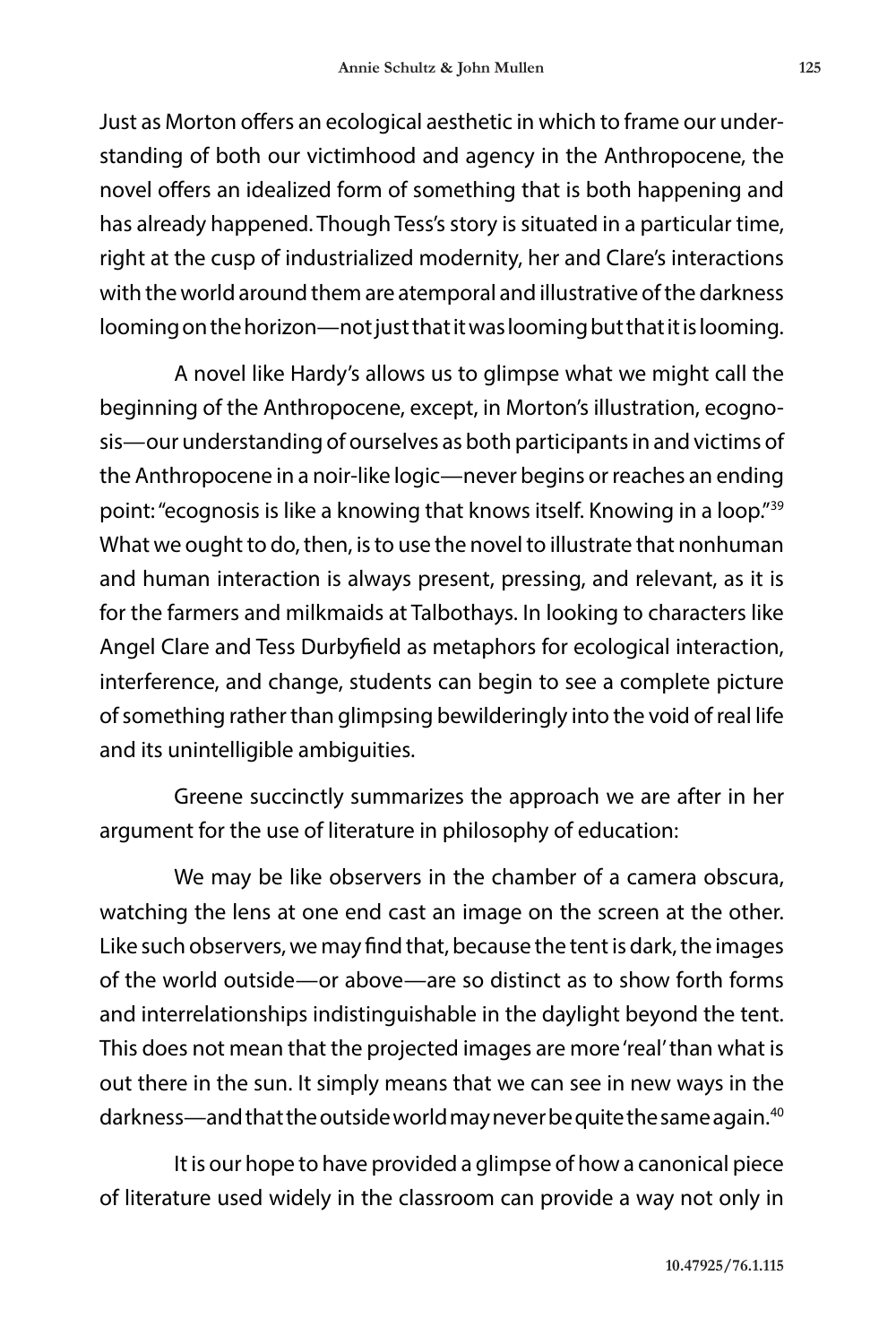seeing but also in learning to be with the darkness, for this is the place where we might begin to learn how to live co-existentially—which is, in our understanding—a foundational element for the continued development of an ecological philosophy of education.

1 This paper is part of a small niche of educational philosophy which recognizes Morton's work for the field. See for example: Jason J. Wallin, "Pedagogy at the Brink of the Post-Anthropocene," Educational Philosophy and Theory, 49 (2017): 1099-1111; Antti Saari and John Mullen, "Dark Places: Environmental Education Research in a World of Hyperobjects, Environmental Education Research (2018); Stephan L. Bengtsson, "Outlining an Education Without Nature and Object-Oriented Learning," in Research Handbook on Childhoodnature, ed. Amy Cutter-Mackenzie, Karen Malone and Elisabeth Barratt Hacking (Cham: Springer International, 2018), 1-22; Jonas Andreasen Lysgaard, Stefan Bengtsson and Martin Hauberg-Lund Laugesen, Dark Pedagogy: Education, Horror and the Anthropocene (Cham: Palgrave, 2019).

2 Maxine Green, The Public School and the Private Vision: A Search for America in Education and Literature (New York: The New Press, 2007). 3 Timothy Morton, The Ecological Thought (Cambridge: Harvard University Press), 17.

4 Morton, Dark Ecology, 9. Elsewhere Morton writes, "The function of Romantic irony is to show how far the narrator, who is thought to sit sideways to his or her narrative, is actually dissolved in it, part of it, indistinguishable from it." See Timothy Morton, Ecology Without Nature: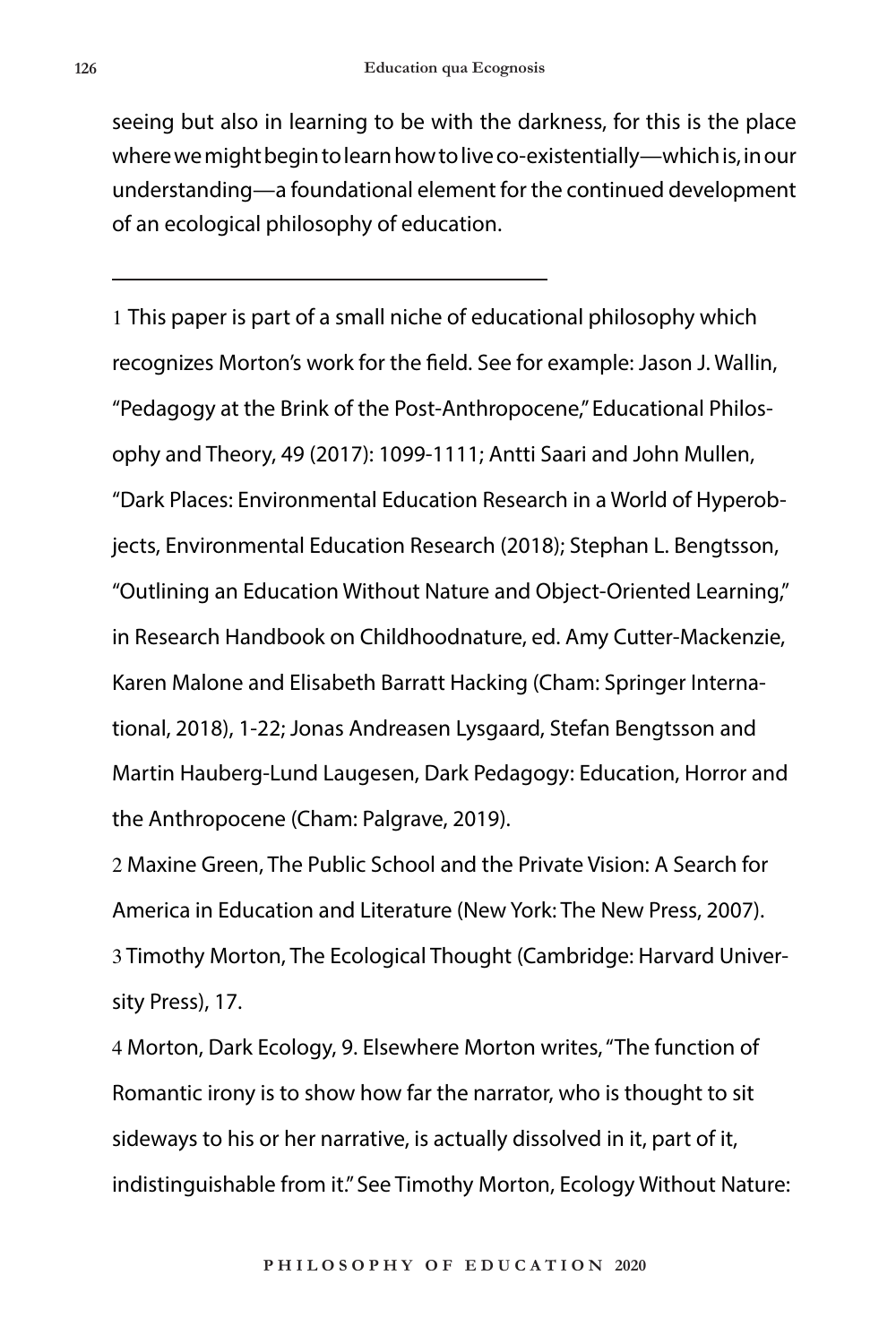Rethinking Environmental Aesthetics (Cambridge: Harvard University

Press, 2007), 27.

5 Morton, The Ecological Thought, 16-17.

6 Morton, 16.

7 Morton, Ecology Without Nature, 187.

8 Morton, Dark Ecology, 5.

9 Morton, 159.

10 Roger J. H. King, "Narrative, Imagination, and the Search for Intelli-

gibility in Environmental Ethics," Ethics and the Environment 4, no. 1

(1999): 27.

11 Morton, Dark Ecology, 24.

12 Morton, 23.

13 Morton, 23.

14 Morton, 23.

15 John Heany, "Arthur Schopenhauer, Evolution, and Ecology in Thom-

as Hardy's The Woodlanders," Nineteenth Century Literature 71, no. 4

(2017): 516-45.

16 Morton, Dark Ecology, 42.

17 Morton, 42.

18 John Heany, "Arthur Schohephauer, Evolution, and Ecology," 544-45.

19 Rachel Vorona Cote, "My Fictional Nemesis: Why Thomas Hardy's

Angel Clare is the Worst," Literary Hub, June 2, 2017, https://lithub.com/

my-fictional-nemesis-why-thomas-hardys-angel-clare-is-the-worst/.

20 Thomas Hardy, Tess of the d'Urbervilles (Hertfordshire: Wordsworth Classics, 1994), 108.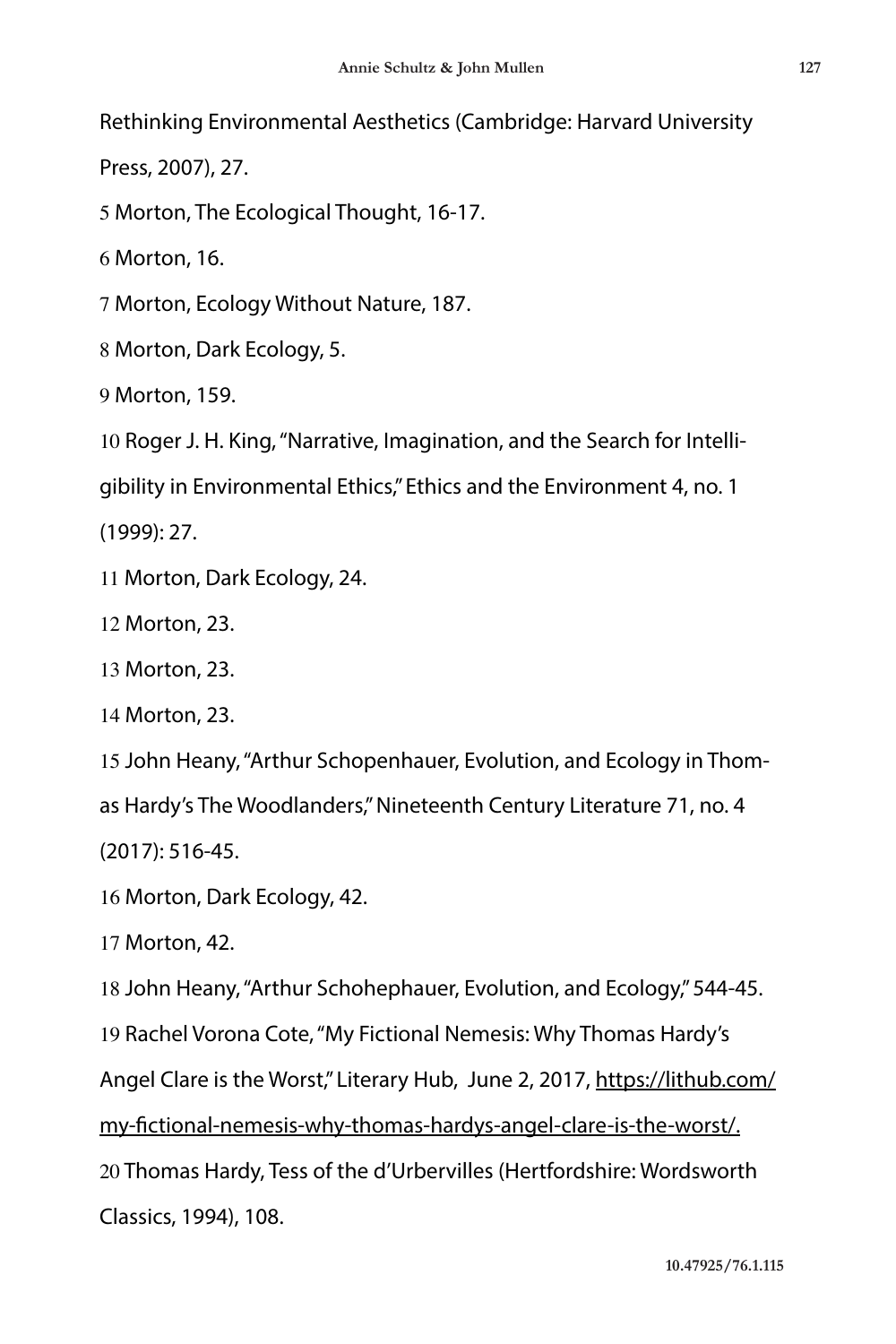Hardy, Tess of the d'Urbervilles, 108.

Hardy, Tess of the d'Urbervilles, 108.

 "Old Mr. Clare was a clergyman of a type which, within the last twenty years, has wellnigh dropped out of contemporary life. A spiritual descendant in the direct line from Wycliff, Huss, Luther, Calvin," Hardy, Tess of the d'Urbervilles, 136; " . . . his brother the Reverend Felix . . . and his other brother, the Reverend Cuthbert, the classical scholar, and Fellow and Dean of College [at Cambridge]," Hardy, Tess of the d'Urbervilles,

135.

Morton, Dark Ecology, 43

 Hardy, Tess of the d'Urbervilles, 107. Hardy, 107.

Heany, "Arthur Schopenhauer, Evolution, and Ecology," 519.

Hardy, Tess of the d'Urbervilles, 146.

Hardy, 123.

Hardy, 147.

Hardy, 106.

Hardy, 161.

Hardy, 161.

Hardy, 104.

Morton, Dark Ecology, 35.

Ramsey Affifi et al., "Introduction to Ecologizing Philosophy of Educa-

tion," Studies in Philosophy and Education 36 (2017), 230. See also Paul

Morgan, "Reconceiving the Foundations of Education: An Ecological